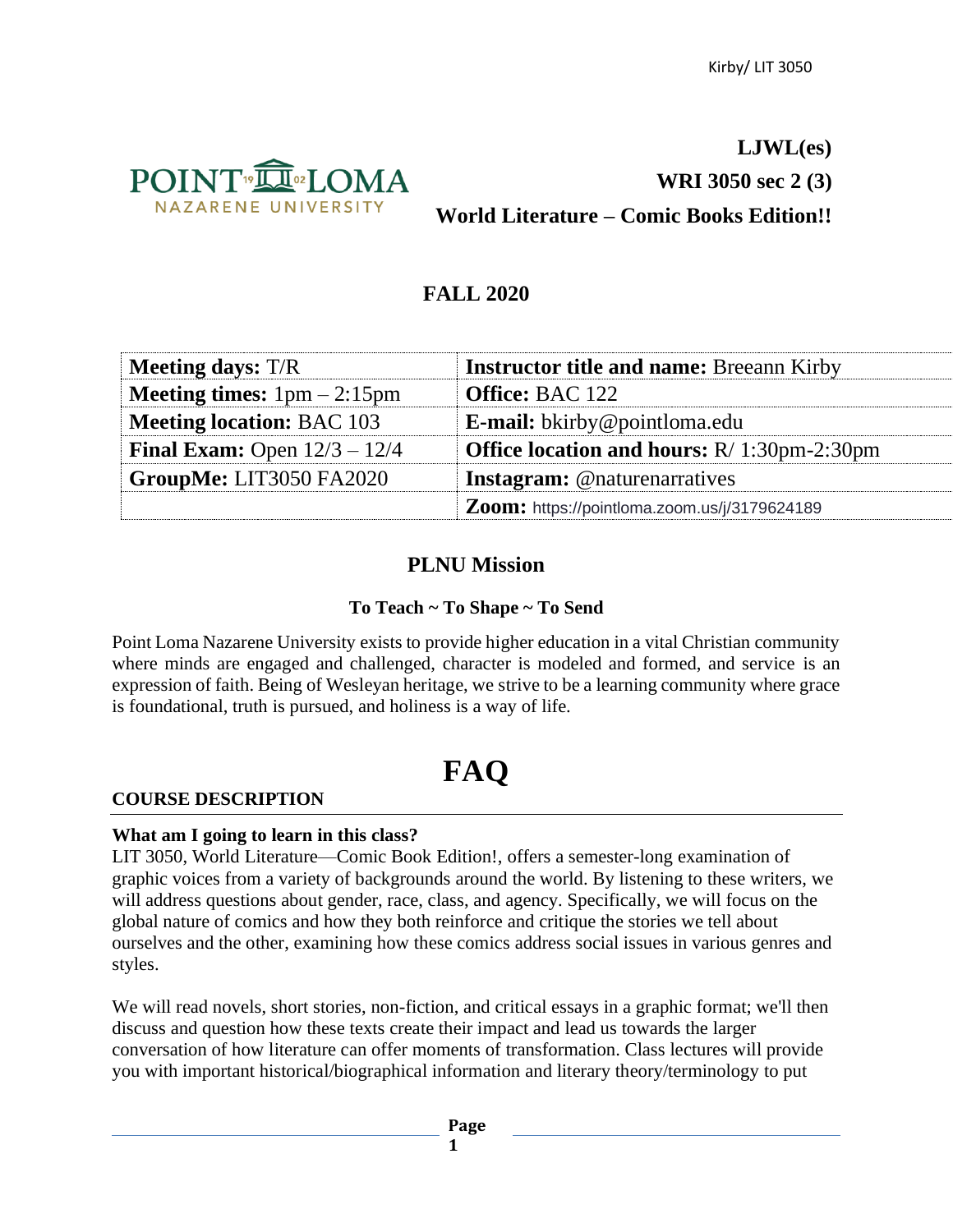these works in context. Together, we will develop the means to engage in intelligent literary discussion and analysis.

The PLNU catalog says that LIT 3050 is An advanced study of works, primarily in translation. The course focuses on selected themes, topics, and/or eras and places the works in their cultural contexts. Prerequisite(s): Fulfillment of the College Composition requirement, [LIT 2000,](https://catalog.pointloma.edu/preview_course_nopop.php?catoid=41&coid=31847) and Junior or Senior standing.

## **Why do I have to take this course?**

The short answer is that you need this course or one like it to graduate. The better answer is that this course will make you aware of how stories affect our lives—an awareness you can take from the classroom into many areas of your life. Being able to listen to/read, analyze, synthesize, and enact stories gives you agency<sub>1</sub> in whatever field you may enter.

The more official answer is that this course is one of the components of the Foundational Explorations Program (FELO) at Point Loma Nazarene University, under the category of Exploring Arts and Culture. By including this course in a common educational experience for undergraduates, faculty supports a survey of human endeavors from a historical, cultural, linguistic, and philosophical perspective, including developing critical appreciation of human expression—both artistic and literary (PLNU Catalog).

*PLNU provides a foundational course of study in the liberal arts informed by the life, death, and resurrection of Jesus Christ. In keeping with the Wesleyan tradition, the curriculum equips students with a broad range of knowledge and skills within and across disciplines to enrich major study, lifelong learning, and vocational service as Christ-like participants in the world's diverse societies and culture.* 

The Institutional (ILO) and Foundational Explorations (FELO) Learning Outcomes addressed in this course are as follows:<sup>2</sup>

**Context: Learning, Informed by our Faith in Christ**

**ILO #1:** Students will acquire knowledge of human cultures and the physical and natural world while developing skills and habits that foster life-long learning

**FELO 1a** *Written Communication*: Students will be able to effectively express ideas and information to others through written communication.

**FELO 1b** *Oral Communication*: Students will be able to effectively express ideas and information to others through oral communication.

**FELO 1c** *Information Literacy*: Students will be able to access and cite information as well as evaluate the logic, validity, and relevance of information from a variety of sources.

<sup>1</sup> The ability to act with power and authority.

<sup>2</sup> SLOs have been taken from Dr. Pedersen's LIT 3053 syllabus.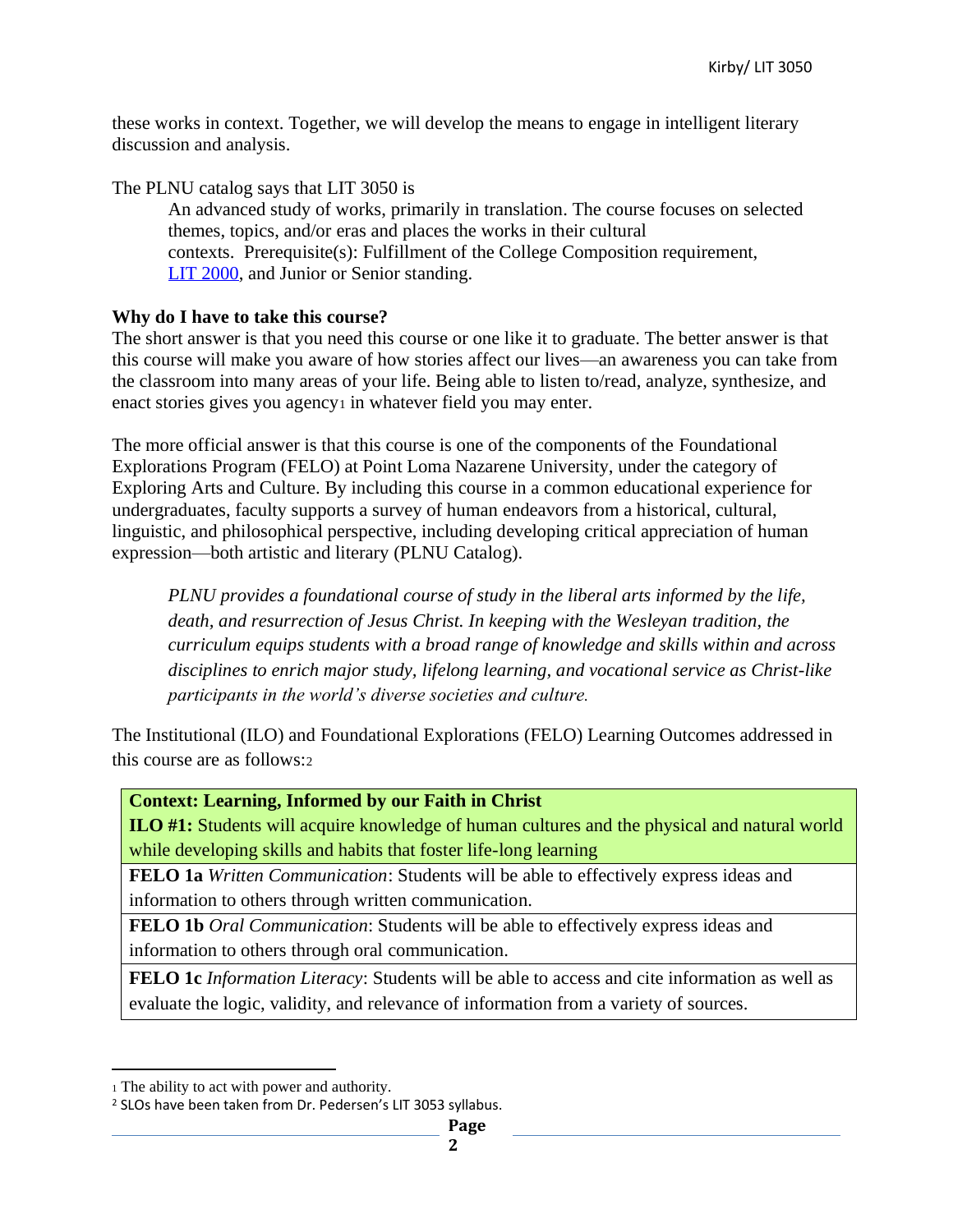**FELO 1d** *Critical Thinking***: Students will be able to examine, critique, and synthesize information in order to arrive at reasoned conclusions.**

**FELO 1e** *Quantitative Reasoning*: Students will be able to solve problems that are quantitative in nature.

**Context: Growing, In a Christ-Centered Faith Community**

**ILO #2:** Students will develop a deeper and more informed understanding of self and others as they negotiate complex environments

**FELO 2a** Students will develop an understanding of self that fosters personal wellbeing.

**FELO 2b Students will understand and appreciate diverse forms of artistic expression.** 

**FELO 2c Students will demonstrate an understanding of the complex issues faced by diverse groups in global and/or cross-cultural contexts.** 

**Context: Serving, In a Context of Christian Faith**

**ILO#3:** Students will serve locally and/or globally in vocational and social settings

**FELO 3** Students will demonstrate an understanding of Christian Scripture, Tradition, and Ethics, including engagement in acts of devotion and works of mercy.

**Course Learning Outcomes for LIT 2000: Literature and Culture**

**CLO 1** Students will closely read and critically analyze texts in their original languages and/or in translation. **(FELO 1d, 2b, 2c)**

**CLO 2** Students will recall, identify, and use fundamental concepts of literary study to read texts: terms, modes/genres, element, periods (dates, writers, characteristics, developments). **(FELO 1d, 2b)**

**CLO 3** Students will connect the literary works with their own lives and with the social, cultural, and historical contexts of the works and their authors. **(FELO 1d, 2b)**

# **REQUIRED TEXTS AND RECOMMENDED STUDY RESOURCES**

# **What do I have to buy for this class?**

- 1. McCloud, Scott. *Understanding Comics* ISBN: 97800609762552 2. Miyazaki, Hayao. *Nausicaa Of The Valley Of The Wind, V.1* ISBN: 9781591164081
- 3. Abouet, Marguerite and Clement Oubrerie. *Aya* ISBN: 9781894937900 Or ISBN: 9781770460829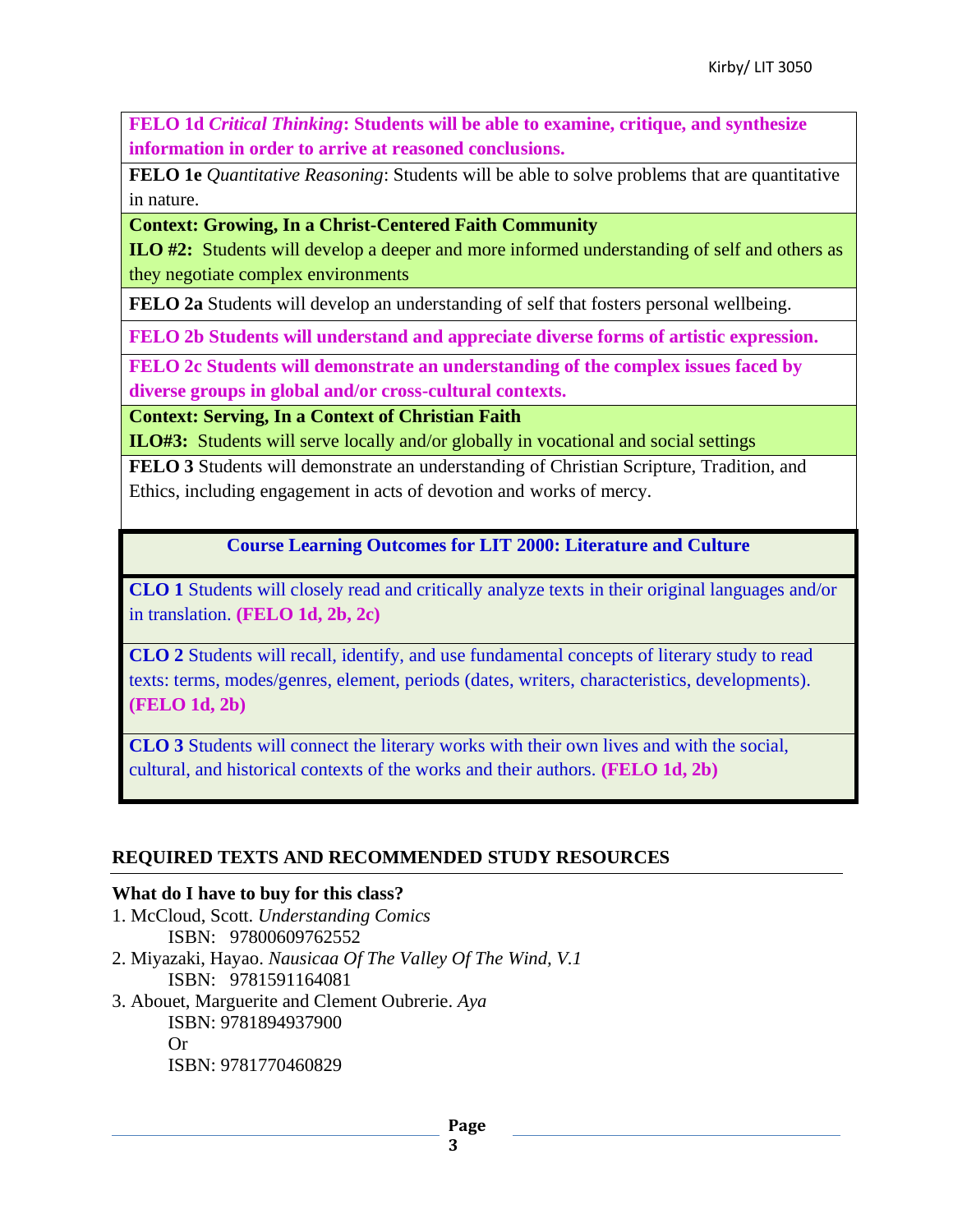**\*Please note the ISBNs; this title has a few different versions. This title is also on reserve at the library.**

- 4. Moon, Fábio and Gabriel Bá. *Daytripper* ISBN: 9781401229696
- 5. Abirached, Zeina. *A Game For Swallows* ISBN: 9781575059419
- 6. Bui, Thi. *The Best We Could Do* ISBN: 9781419718786
- 7. Some printouts from other material placed in the PAGES section of Canvas as well as a few written assignments.
- 8. Various office supplies (highlighters, pens, stapler, Scotch tape, paper for notes)

*\*\*In the interest of lightening the financial burden of college education, I have placed our additional readings on Canvas rather than constructing a course reader. You must read this material before class AND either bring in printouts of the pages or a NON CELL PHONE device to read them on. If you do not, I will sweetly ask you to leave class to retrieve the materials (including books on the days we read the above books). Point Loma Nazarene University, as a non-profit educational institution, is entitled by law to use materials protected by the US Copyright Act for classroom education. However, any use of those materials outside the class may violate the law.\*\**

#### **Are there any resources I can use online and/or on campus to help me?**

Yes. The following are a few of my favorites.

**Tutorial Services** (i.e. tutoring, paper editing, review sessions & Academic Coaching) will be offered virtually during the 2020/21 academic year via *Brainfuse* and select Review Sessions will be conducted in Canvas. *Brainfuse* allows students to be tutored by faculty-recommended PLNU tutors and non-PLNU tutors. Tutorial services via *Brainfuse* include live tutoring, writing labs, and language labs for foreign languages. Tutoring in *Brainfuse* has the capabilities of screen sharing, smartboards, and audio/video

capabilities. You can contact tutorial services at [TutorialServices@pointloma.edu.](mailto:TutorialServices@pointloma.edu)

**The Library** has not only many books but also databases that allow you to do specific searches for any topic you want. Further, it also contains very helpful librarians who can assist you.

**Canvas** will contain this syllabus, the assignments, lecture videos, some readings, and other fun sundries throughout the semester. Sometimes you might have to print them for class. Please check Canvas regularly.

**OneLook** is an online database of dictionaries [www.onelook.com.](http://www.onelook.com/)

**Wikipedia** is an online encyclopedia [www.wikipedia.org.](http://www.wikipedia.org/) Though this site can have errors from time to time, it is a wonderful place to look up any person, place, or event you encounter in your reading that you do not know. While I love Wikipedia for its ability to quickly provide information, DO NOT use this as a source for your papers. **Me** I am available to answer any questions you may have. You can schedule appointments to see me in class or email me—**please include "LIT3050-2" in the subject** line of your emails to me.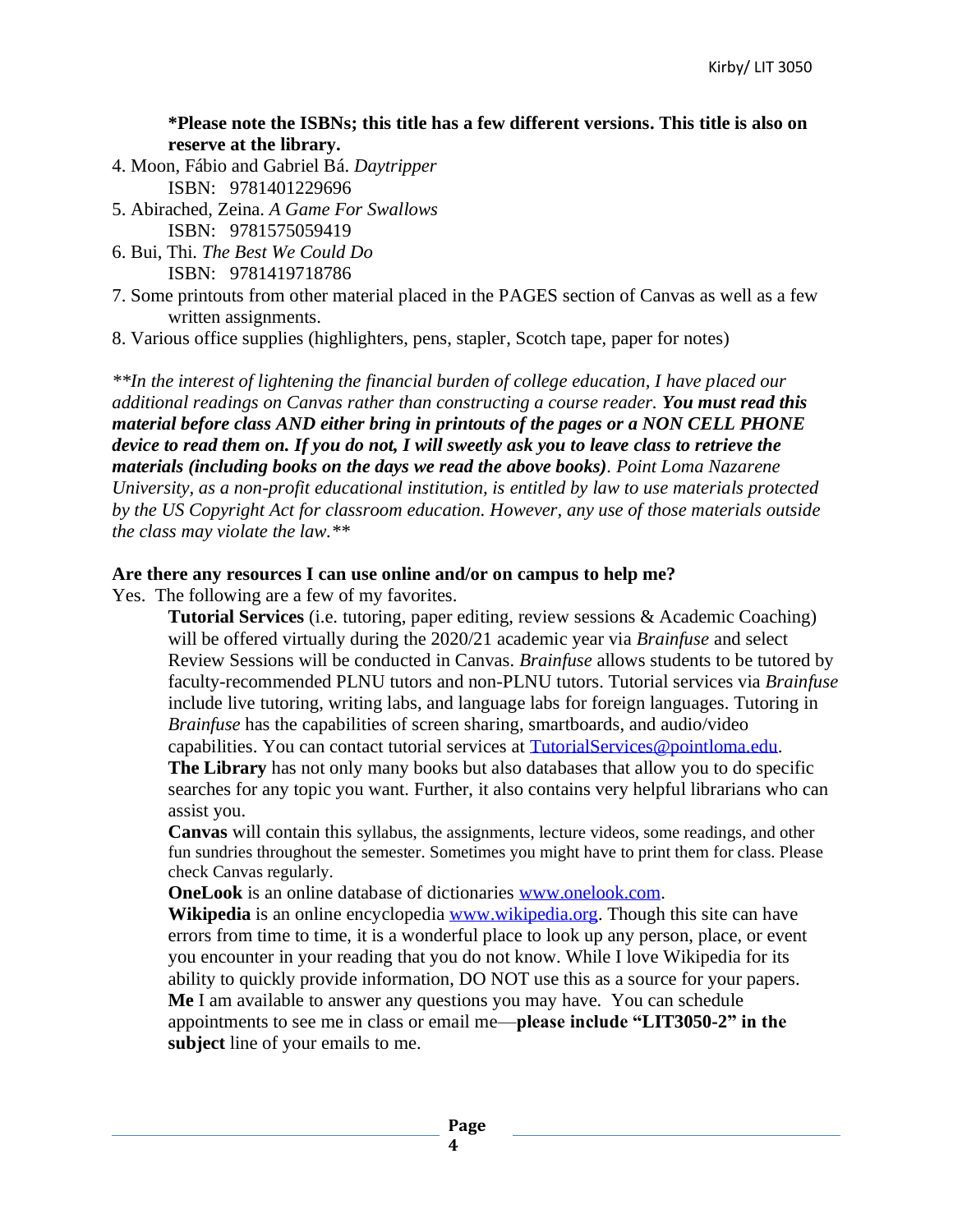## **ASSESSMENT AND GRADING**

#### **How do I pass this class?**

1. Come to class 2. Do all the assignments

3.Turn them in on time

#### **What specifically does that look like?**

You will read a lot for this course. Granted they all are comic books of some type, but you will be expected to read, engage with the text, and have thought about it. The weekly reading quizzes will help you stay on task with the reading. Because comics by their nature are a visual medium there are no audio comic books. If you prefer to read your books aurally, you may want to look into another literature course. Further, some of these comics do have a cartoon equivalent; however, as you well know, the movie is rarely like the book. I would advise you to actually read our texts, perhaps even revel in the fact you are getting to look at some amazing and entertaining art for an upper division college course.

I have accounted for the reading in the points system and hours you must spend to meet the required 112.5 - 125 hours for this course. Like all of 2020, this semester will probably be a bit like a rollercoaster. You will get the benefit from this course in proportion to how much you engage with the content. I expect you to read, engage with the text, and have thoughts about it. The weekly reading quizzes will help you stay on task with the reading. And there will be some sort of writing due every week usually in the form of Instagram posts. This isn't to scare you but to let you know the pacing of the course.

# **Since the writing is mostly on social media does that mean it can be some sort of stream of consciousness string of words I wrote five minutes before it was due?**

Nope. Nor can any other writing you do for me.

Unless done in class, anything you submit to me needs to be

- a. Typed and double spaced in the appropriate format (the default is MLA);
- b. Demonstrate you have been thinking about the problem/topic you are writing about;
- c. Be free of typos.

#### **So I have to have perfect grammar or you will fail me?**

No. Typos are not grammar mistakes. Typos are ignoring the things that you already do proficiently in your writing on social media, email, and texting. Things like not putting a period at the end of a sentence Or not capitalizing my name, which is breeann Kirby (another typo is spelling my name wrong—or your name, for that matter). Or when you are writing.3 You need to have complete thoughts. Typos are one of my HUGE pet peeves. They are not just mistakes

<sup>3</sup> Note the three typos here.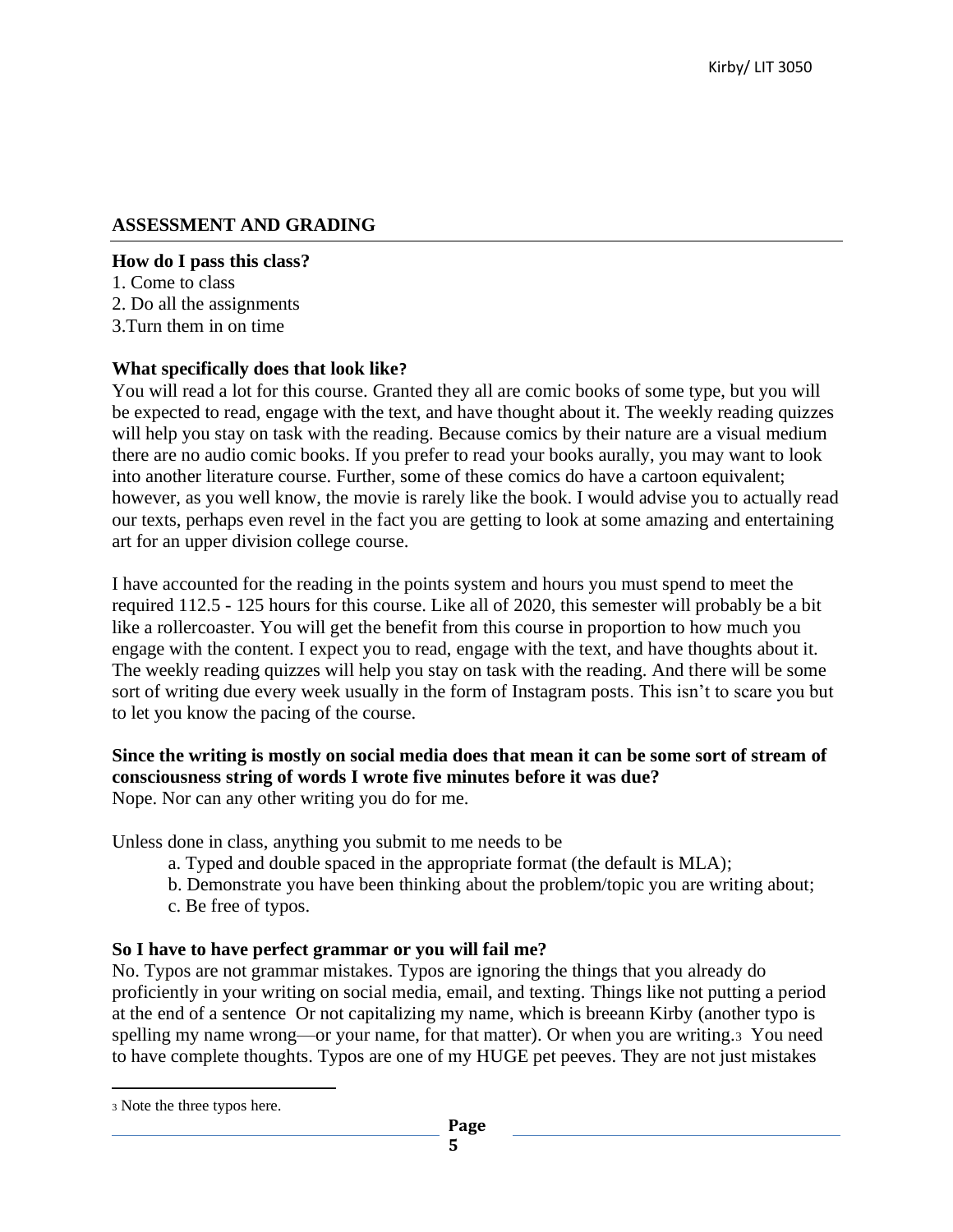but a sign of disrespect to me and your peers who will be working with your writing. Most typos can be easily caught if you read through your paper at least once before you turn it in (pro tip: read your paper out loud. You'll catch a lot of stuff that way.) Because no one is a perfect proofreader, I will allow one typo every page (meaning if you have a five-page paper, you may have up to five typos total on any of the pages in that work).

## **What are the specific assignments?<sup>4</sup>**

- **Contract (20points):** You will write a contract for the grade you wish to earn in this class and evaluate yourself with regards to the contract at the middle of the semester and the end.
- **Quizzes (50points):** There will be 12 quizzes that will cover our readings. You need to do 10 of the12 with a minimum grade. These quizzes will happen about once a week on Canvas. There will be no make-up quizzes given.
- **INSTAdiscussions (100points):** As we read and discuss our texts, I will post discussion questions on Instagram. First, you will create an academic Instagram account (not your personal account—you don't want to mess up your curation). Then you will follow me: @naturenarratives to see the prompt. You must post your answer to the prompt which will be both a photo (can be taken from our reading) and an explanation as to why that photo answers the question AS WELL AS the relevant hashtags. You may not duplicate a classmate's photo; nor should you use photos you rip from the web. Rather, try for an original picture you took. Remember, this is social media; have fun with it. You must post on the due date, and you will comment (in addition to liking) at least two other of your classmate's responses. I will post 12 questions; you must respond to 10.
- **FE Reflection Paper (30points):** Drawing from your experience in class, you will choose one work from our course readings that has impacted your understanding and appreciation of cultural perspectives to some degree and write a 2- to 3-page response. It will be submitted in MLA format both in paper copy the last day of class.
- **Final Exam (25points):** This will be a comprehensive exam. Successful completion of this class requires taking the final examination **on its scheduled day***.* The final examination schedule is posted on the Class Schedule site and in this syllabus. No requests for early examinations or alternative today's will be approved.
- **\*/\*\*Presentation (40points):** You will craft a 4-minute presentation to present the emerging issues, structures, themes, and authorial background of a graphic writer/illustrator of your choice (and genre) we have NOT read together as a class. The selections will be assigned on a first come, first served basis. It will be your job to make your classmates and Prof. Kirby wish that we had been assigned to read your chosen text. More details and rubric for this assignment are on Canvas.
- **\*\*Creative Response from Class Text (30points)**: You will create a creative response inspired by one of our texts. This response can be a short comic, a performance, a written story or poem, a video, pretty much you can respond in any way you'd like. You will do a short presentation of your work.
- **Course Participation (35points):** Effective learning happens in a dynamic environment. Therefore, you must interact with the instructor and the other students regularly. If you wish to earn your participation grade, you must have a good attitude; you must read all of the readings; you must do the participation assignments on Canvas or in class; and you must speak out. Make it your goal to come up with one good thought for every module

<sup>4</sup> \* denotes a B grade assignment/ \*\* denotes an A grade assignment.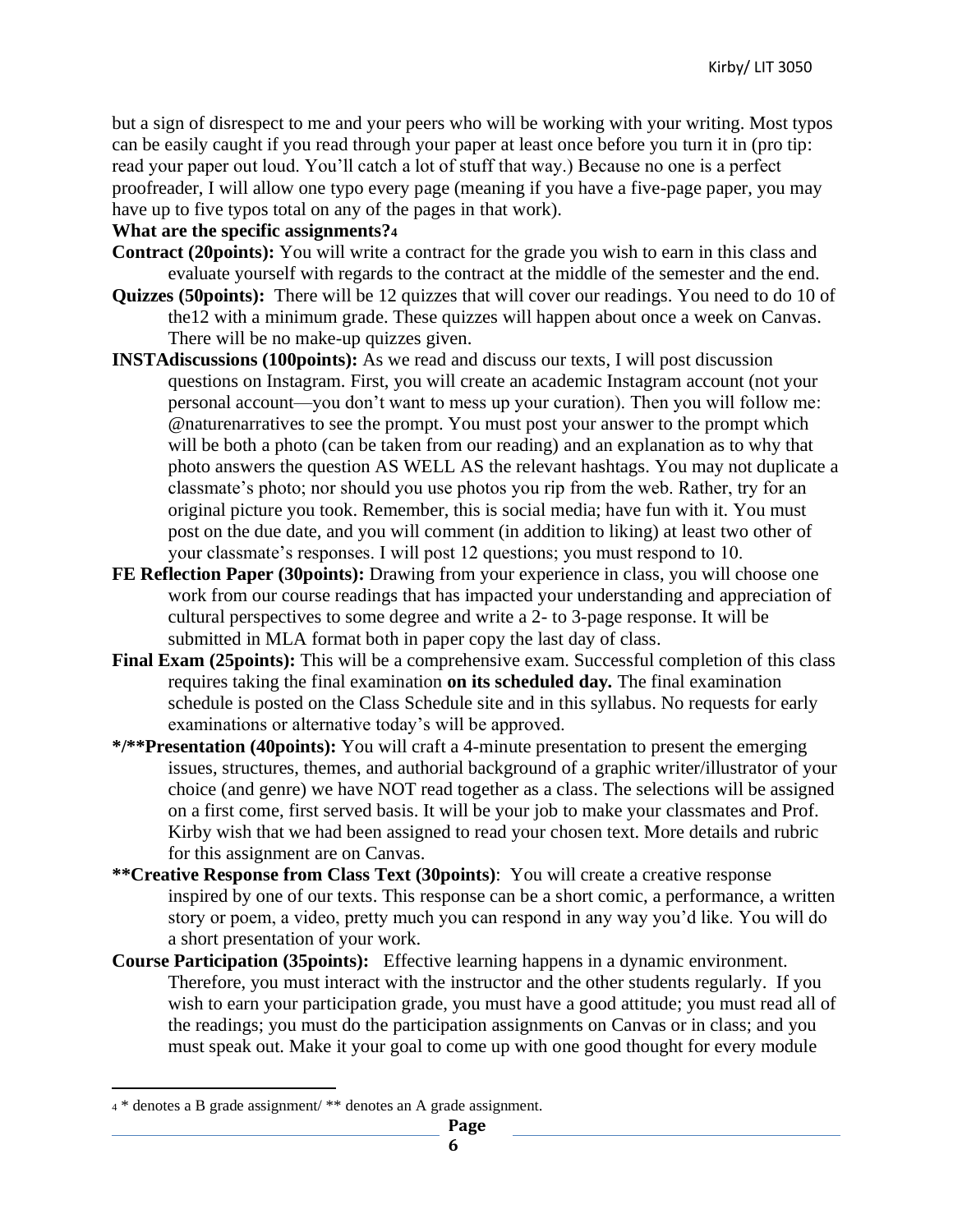and to share it. If we meet face-to-face, you must turn off your cell phones when you enter the classroom; use of cell phones will not be permitted unless you have an academic accommodation OR I give you specific permission. Other electronic reading devices are allowed on the days we have comics in digital format; **however, if you use your device to disengage from course discussion, I will sweetly ask you to leave that day and try again next time.**

*\*For all of these assignments, further instructions will be given on Canvas and/or in class\**

## **There are a lot of people in this course and I am shy about speaking or posting publicly. Do I really have to talk and post? And if I do, how do I know that I will not be treated unkindly?**

First, I feel you. I actually have a strong sense of stranger danger and hate talking in front of people. I am nervous every time I teach, but practice has made it easier and easier.

Second, it is important for you to practice speaking and posting publicly now when you are in a safe space with an advocate (me); again, practice will make it easier and easier. Respect in this course is a must. Again, this course is a safe space. As we discuss and analyze works that may address potentially emotional topics, we will encounter many different viewpoints within the course. Much of the work we will do in this course is cooperative. You should think of all your reading, writing, and speaking for and in course as public, not private, discourse. **By continuing in this course, you acknowledge that your work will be viewed by others in the course.**

For those of you who are already strong and confident in your opinions and abilities, be sensitive to others who are not. Sometimes take the lead in recognizing when others want to talk, asking them for their opinion and feedback. In order to be a good participant in this course, you must be sensitive to your fellow learners, recognizing them as human just as you are.

As we share ideas, personal insults and comments will not be tolerated. I will ask you to leave the discussion or class if you cannot be kind. If you aren't sure how to phrase your opinion, please ask me.

For all of us, assume the best about the person speaking. Sometimes we need to hear what we are saying before we understand exactly what we are saying. Ask for clarification; respectfully disagree. The best rule to follow: **be kind.**

#### **A lot of course discussion seems to come from our outside experiences and opinions, do I need to take notes?**

Absolutely. Note taking is a valuable skill in every discipline and should be practiced whenever possible. Sometimes I may SPEAK information during lecture that is important. It is your responsibility as an active participant to take notes.

# **IF WE MEET F2F: This is COVID-times, will I be required to wear a mask in class?**

Absolutely yes. I know that different groups of people have differing opinions about masks, and I respect the conclusions that all of us have come to about this highly unfashionable and uncomfortable item of clothing. However, I'm going to follow PLNU's official policy that while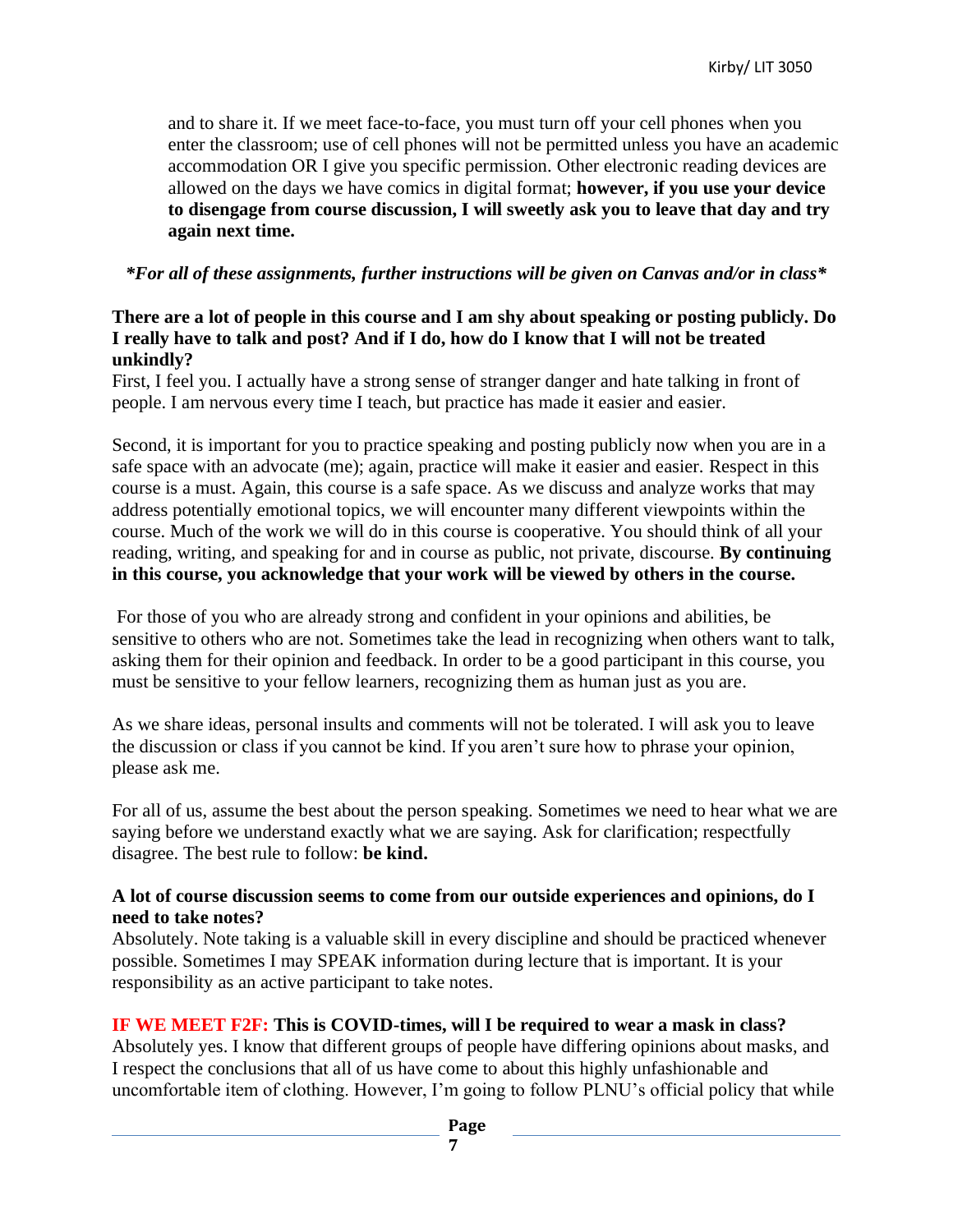we are face-to-face all of us will wear masks give each other at least 6 feet of social distance. Even if you aren't masking and distancing elsewhere, I'm asking you to respect these requirements while you are in my course. If you don't want to wear a mask, I respect that choice, but I will ask you to leave our gathering and complete the participation via the online options that I have provided.

Here is some official PLNU language about COVID-19 safety in class:

Everyone in class will wear a face covering, unless there is a documented health related issue. If so, students should work with the Disability Resource Center to discuss their needs. The instructor can also use a face shield in place of a mask if at least 6ft distanced from everyone, if closer instruction is needed, they must use a face covering, either by itself or under their face shield.

A face shield is not an acceptable replacement for students, unless worn over a face covering. Faculty are being allowed this adjustment to aid students who may be hearing impaired and facial gestures or reading of lips is needed.

If a student arrives in class and is not wearing a face covering, the faculty will ask them to wear one. If the student refuses, the faculty will ask the student to excuse themselves from class. If the student refuses, the faculty member will call campus safety to escort the student. In either refusal case, a conversation should be scheduled between the chair of the department and student. Failure to follow communicated health guidelines will be considered a violation of the Student Handbook and can result in student conduct sanctions up to and including loss of housing privileges or suspension. These sanctions will be communicated by a Resident Director or the Dean of Students.

#### **How will I know my grade in the class?**

To eliminate grade anxiety, I've set this course up on a contract grading model. This model means that you can **choose** which grade you would like to earn right now at the beginning of the semester and then **allocate your time** wisely to earning that grade. A written contract is due the third week of class that states the grade you intend to earn in the class as well as the work you will do to meet contract; I will then ensure you meet your learning goals. At two other points in the semester, you will evaluate your contract and contribution to the course. You are free to change your mind during the semester about what grade you wish to earn, but we must then meet to negotiate your new contract.

I will not accept work that is unfocused and rife with grammatical and logical errors and typos. If you happen to submit an assignment that appears to be the product of lazy engagement with the material, you risk not meeting the conditions of our grade contract; I will allow you the opportunity to redo two assignments if they do not meet the standards of your contract, not including quizzes, midterm and final exams. **If I accept your work, it means you met contract and are earning the grade you chose**. I assume that none of you want a grade of D or F; if you are interested in a grade lower than a C, please meet with me to discuss your options.

**A note on points:** you may have noticed that each assignment is worth a certain number of points. These points are how much time I expect an assignment to take you. For example, I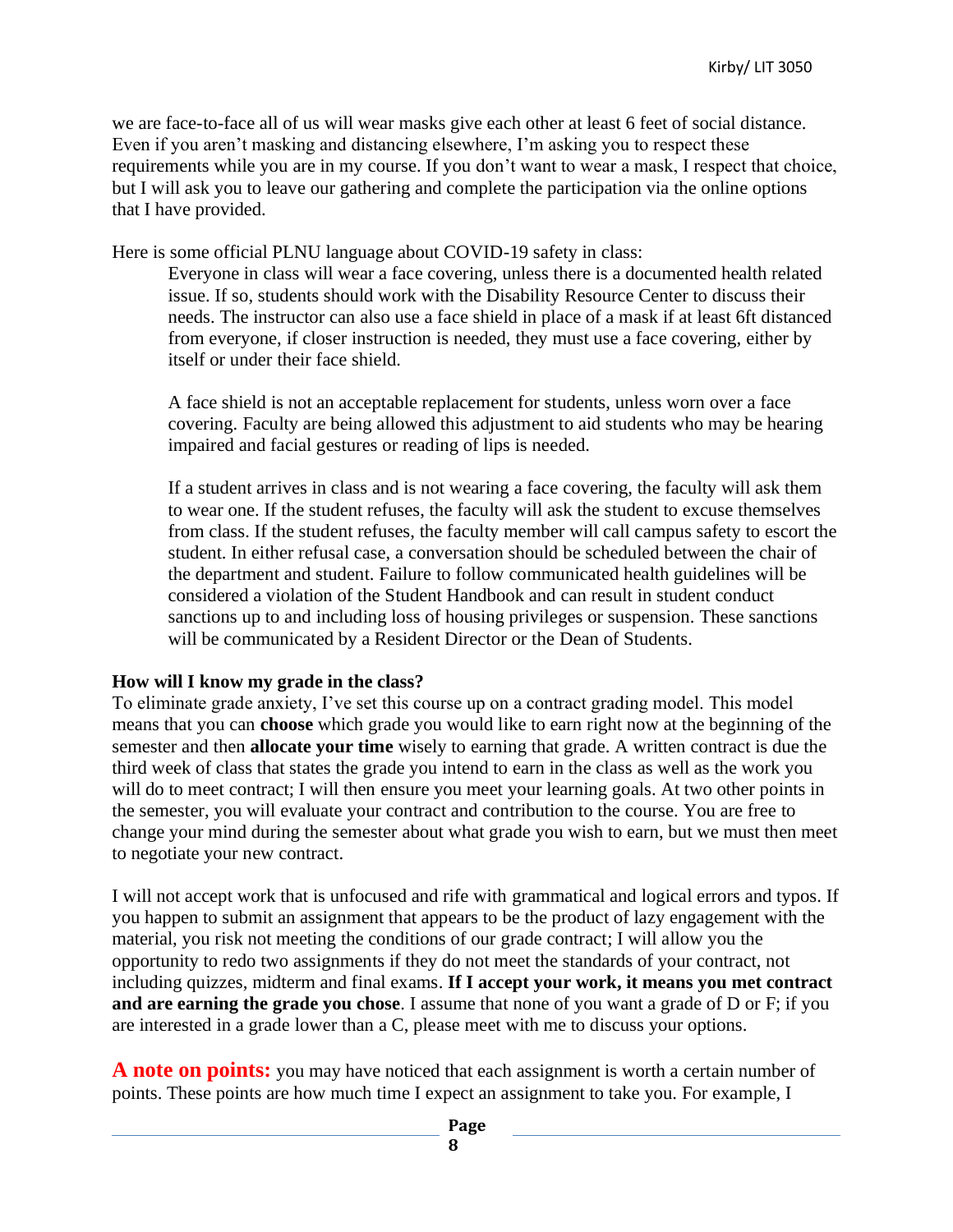expect each quiz to take you no more than 30 minutes; thus, I've allotted 5 hours (50points) for you to take ten quizzes. To meet accreditation, you are expected to spend 112.5 - 125 hours on this course  $\left(\frac{37.5}{2}\right)$  hours per unit). Below is the breakdown of hours to reach that goal:

| <b>Hours</b>       | <b>Activity</b>                        |     |
|--------------------|----------------------------------------|-----|
| 55                 | Reading                                |     |
| 35                 | <b>Class Participation (including)</b> |     |
|                    | meeting, various activities, and       |     |
|                    | listening to lectures)                 |     |
| 29.5               | Assignments                            |     |
|                    | Contract                               | 2   |
|                    | Quizzes                                | 5   |
|                    | <b>INSTAdiscussions</b>                | 10  |
|                    | Presentation                           | 4   |
|                    | FE Reflection Paper                    | 3   |
|                    | <b>Creative Response</b>               | 3   |
| <b>TOTAL HOURS</b> | Final                                  | 2.5 |
| 119.5              |                                        |     |

Of course, some of you will take shorter or longer to do a particular activity. The goal here isn't to be perfectly accurate, just fair in assessment of how long an activity should take you. I've multiplied the hours by 10 so that the points look a little more like we are used to, but I will not be giving partial credit for activities: you either get full credit or not at all (in which case, I will give you an opportunity to try again).

#### **So how many hours/points do I need to get for a contracted grade? 70-79%: C**

- To earn a C grade in this course, you will:
- 1. Carefully read each assigned text (550points);
- 2. Create a contract for your grade, evaluating it twice in the semester (20points);
- 3. Contribute to general course discussion and lectures (150points);
- 4. Complete the number of participation activities required for a C-grade (140points);
- 5. Turn in your assignments on time;
- 6. Pass 5 quizzes with an average score of 60% (30points);
- 7. Contribute to 7 discussion questions on Instagram (70points);
- 8. Submit your FE Reflection Paper (30points);
- 9. Pass the final exam with a 70% or better (17.5points).

*\*For a grade of C+, you will produce high-quality work and be an active and positive contributor to our classes, offering a respectful spirit and coming up with insightful ideas and worthwhile feedback both in the classroom and on Instagram.*

I will not accept work that does not meet with the quality expected of a C. If you do not do Cquality work, then I will not accept it. The fluctuation in the percentage allows that there can be variable effort and quality put in at the C level. Thus you can earn a C- or a C+.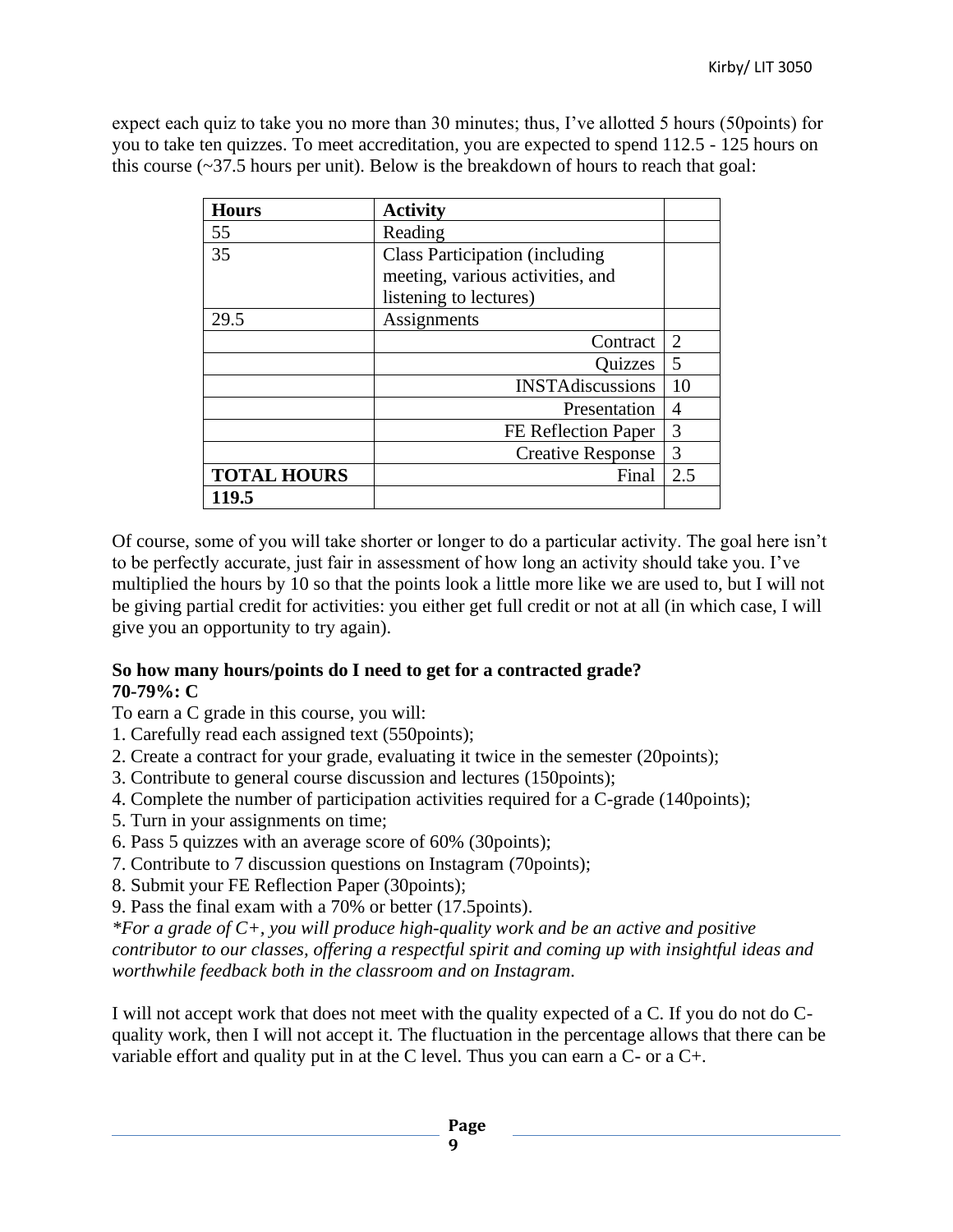## **80-89%: B**

To earn a B grade in this class, you will:

- 1. Carefully read each assigned text (310points);
- 2. Create a contract for your grade, evaluating it twice in the semester (20points);
- 3. Contribute to general course discussion and lectures (150points);
- 4. Complete the number of participation activities required for a B-grade (160points);
- 5. Turn in your assignments on time;
- 6. Pass 10 quizzes with an average score of 70% (50points);
- 7. Contribute to 10 discussion questions on Instagram (100points);
- 8. Submit your FE Reflection Paper (30points);
- 9. Pass the final exam with an 80% or better (25points);

10. Create and give a 4-minute presentation on a comics writer/author/illustrator of your choice that we will not read as a class, signing up for this presentation by week 7 via Canvas (40points); *\*For a grade of B+, you will produce high-quality work and be an active and positive contributor to our classes, offering a respectful spirit and coming up with insightful ideas and worthwhile feedback both in the classroom and on Instagram.*

I will not accept work that does not meet with the quality expected of a B. If you do not do Bquality work, then I will not accept it. The fluctuation in the percentage allows that there can be variable effort and quality put in at the B level. Thus you can earn a B- or a B+.

#### **90-100%: A**

To earn an A grade in this class you will do all of the assignments listed for **B and C grades (86%)** as well as

1. Create and present a creative response to one of our course readings (30points);

2. Pass the final exam with at least a score of 85% or better (25points).

*\*For a grade of A, you will be an active and positive contributor to our classes, offering a respectful spirit and coming up with insightful ideas and worthwhile feedback.*

I will not accept work that does not meet with the quality expected of an A. If you do not do A-quality work, then I will not accept it. The fluctuation in the percentage allows that there can be variable effort and quality put in at the A level. Thus you can earn an A- or an A (sorry there are no A+s, but you are all A+ in my heart).

#### **It's halfway through the course, and I haven't had any emails from you about my grade. How will I know if I am awesome and still on contract? Should I be nervous?**

First, you are awesome! Never doubt that. Your grades do not make you an awesome person; how you engage in life does. But I know we all care about grades, so second, if you are doing the assignments according to one of the contracts listed above and you have not heard from me about them, it means that you are doing a great job and are on track for your contracted grade. The only time I will initiate contact about your grade is if you are NOT meeting your contract. However, you are always welcome to ask me about your grade or performance in course at any time in the semester.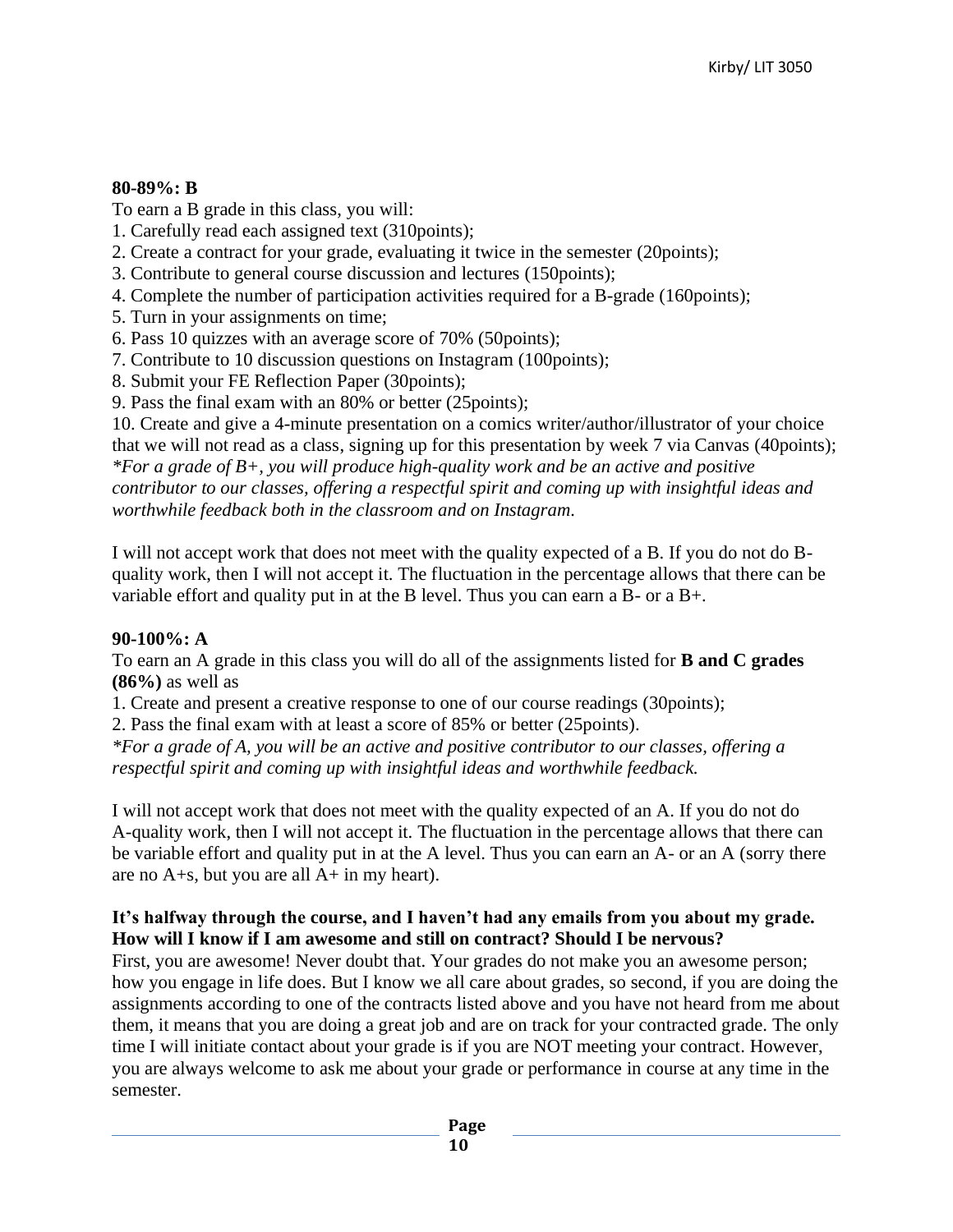#### **I wrote the most amazing post on Instagram and then it deleted it and told me my account was blocked. What do I do?**

I'm sorry that totally sucks. One way to avoid this problem is to not wait until the last minute to post. Instagram often interprets a burst of many people posting the same hashtags at the same time as bots and shuts down the accounts. If you choose to do your posts earlier than the due date (I will put them up about a week before they are due), then you will not be seen as a bot.

#### **But I didn't post earlier, I'm looking at the FAQ because I posted at the due date and my post was deleted. So what do I do now?**

Did you COPY your response BEFORE posting it, so you can paste it into an email or new post? If so, try to post the text again without the hashtags. Then add the hashtags as a comment below the main post. If that doesn't work, try to post again without hashtags and tag me in the image. If your account has been blocked, send the image and post to me in an email with the appropriate subject line. Then immediately contact Instagram and let them know that your account is for a university course and ask them to restore it. They will.

If you didn't copy your post before you posted it, then I am sorry, the post is gone; you will have to rewrite it. Consider it a hard but good lesson (like back in 2004, when I didn't back up my Master's thesis and lost 50 pages when the computer randomly shut down—you can bet I save my work regularly now). Rewrite your post, COPY it, then try the above strategies to get it posted.

#### **I successfully posted an amazing INSTAdiscussion. How do I know whether you've seen it?**

Hashtags are important because that I how I will search for those of you who completed the prompts. Usually within five days, I will like all the Instagram posts to let you know that I have noted them for your contract. But sometimes I miss things. If you don't see a like within one week of posting, please contact me, using the appropriate subject line in your emails, so that I can like your post.

#### **Will you assign extra credit?**

During a given semester, opportunities for extra credit may arise. These assignments are often difficult and give you a chance to make up elements of our contract; therefore, they require *extra*  effort.

#### **How do I contact you?**

At the top of the syllabus, all of my contact information is listed. If you choose to email me or DM via Instagram, please indicate LIT3050-2. If you don't, I will sweetly remind you to format your email correctly.

Also, I have set up a GroupMe for our class. You can join here: [https://groupme.com/join\\_group/60816308/8BK6pnnG](https://groupme.com/join_group/60816308/8BK6pnnG) or through the email invitation I sent you. You may text me through that as well. You are welcome to text me at any time; however, I

<sup>&</sup>lt;sup>5</sup> Wow, I remind you a lot about your email header in this FAQ. Do you think it's important to me?  $\odot$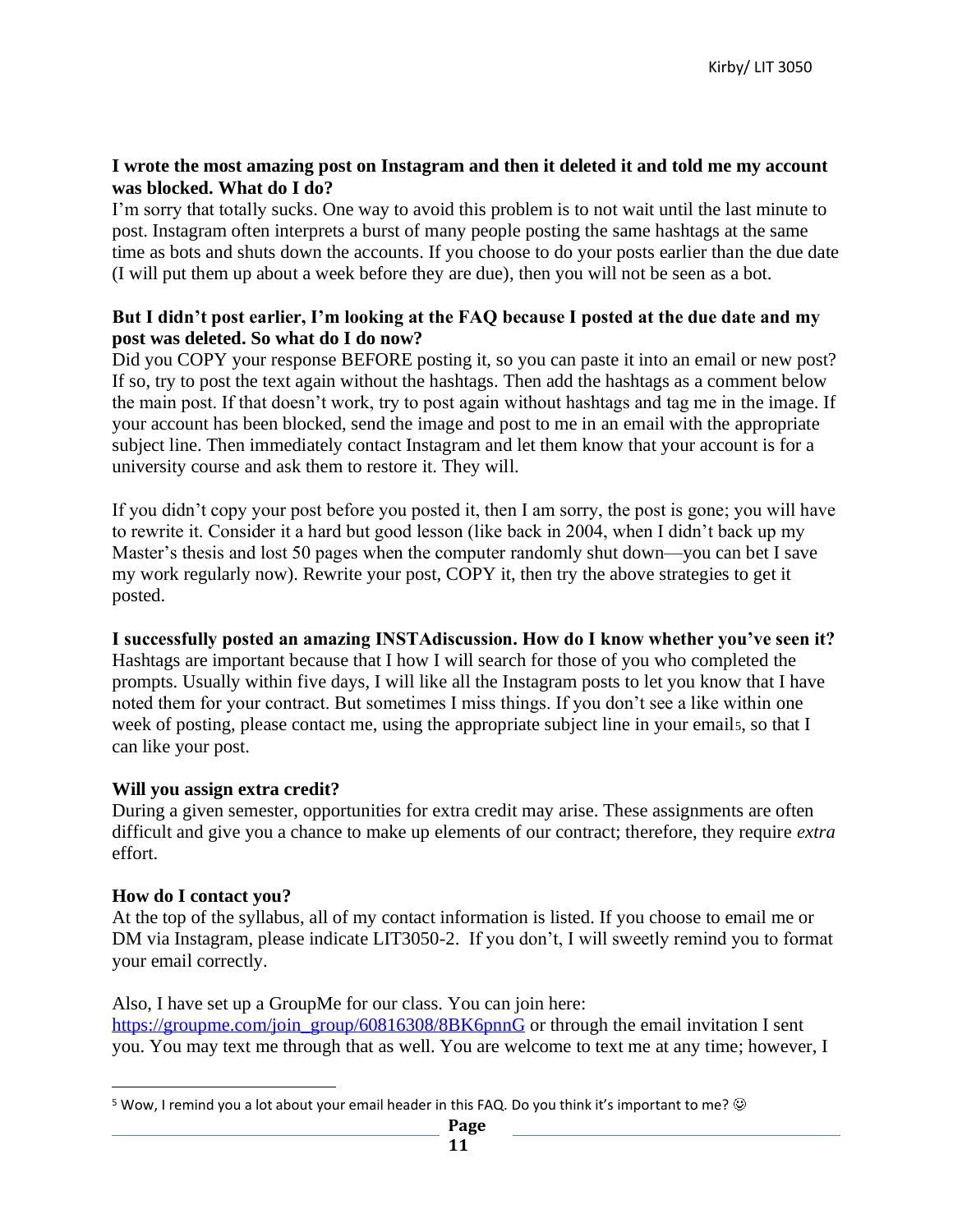will commit to being responsive to your texts between the hours of 9am and 8pm, Monday-Thursday. If you text outside of those hours, I may or may not respond right away.

| $\mathsf{A}$ | 93-100 Percent |
|--------------|----------------|
| $A-$         | 90-92          |
| $B+$         | 89-88          |
| B            | 87-83          |
| $B -$        | 82-80          |
| $C+$         | 79-78          |
| $\mathsf{C}$ | $77 - 73$      |
| $C-$         | 72-70          |
| $D+$         | 69-68          |
| D            | 67-63          |
| $D-$         | $62 - 60$      |
| F            | Below 60       |

# **INCOMPLETES AND LATE ASSIGNMENTS**

# **What if I turn in a late assignment?**

All assignments are to be submitted/turned in by the beginning of the class session when they are due—including assignments posted in Canvas. Incompletes will only be assigned in extremely unusual circumstances.

That said, life happens to all of us, including me. So sometimes we miss deadlines. To allow for that possibility, I have scheduled 12 quizzes and 12 INSTAdiscussions rather than the required 10. While I will not accept a late submission for either, having those two extra submission possibilities should provide you with some breathing room if life happens and you miss one.

For the other assignments, come talk to me if you know you will miss one ahead of time OR email me immediately if you do miss one. Remember to put **LIT3050-2** in the subject of your email, or I will sweetly request that you do so before addressing your concerns.

# **What if you don't accept an assignment?**

If your assignment does not meet the standard of our contract, I will hand it back to you. You will then have until the next class period to revise it to meet contract.

# **What if I don't turn in an assignment at all?**

I will still like you. However, failing to do assignments (or adequately revising any ones I request) will result in a voided contract and a letter grade of D or F for the course. Of course, you should chat with me about any circumstances that maybe had you miss an assignment because we may be able to revise your contract to a satisfactory end.

# **PLNU ATTENDANCE AND PARTICIPATION POLICY**

**What if I have to miss a class or participation activities?**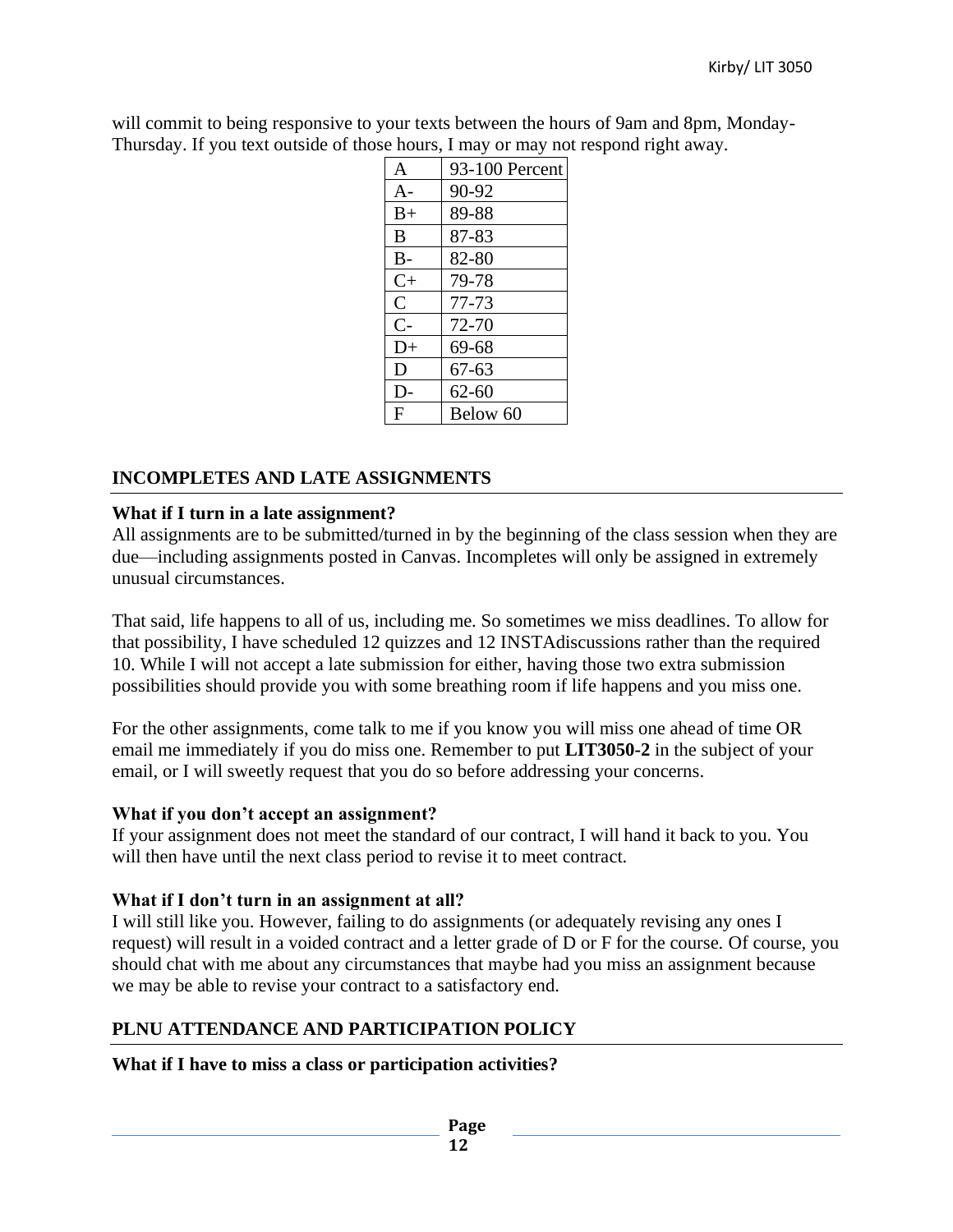You must participate to pass the class. However, I do understand that emergencies do come up. If you do choose to skip a portion of the course, you are responsible for the material covered and assignments given/due. **You must get this information from another** *student* **(not your instructor).** 

## As PLNU notes,

*Regular and punctual attendance at all synchronous class sessions is considered essential to optimum academic achievement. If the student is absent for more than 10 percent of class sessions (virtual or face-to-face), the faculty member will issue a written warning of de-enrollment. If the absences exceed 20 percent, the student may be deenrolled without notice until the university drop date or, after that date, receive the appropriate grade for their work and participation. In some courses, a portion of the credit hour content will be delivered asynchronously and attendance will be determined by submitting the assignments by the posted due dates. See [Academic Policies](https://catalog.pointloma.edu/content.php?catoid=46&navoid=2650#Class_Attendance) in the Undergraduate Academic Catalog. If absences exceed these limits but are due to university excused health issues, an exception will be granted.*

#### **Asynchronous Attendance/Participation Definition**

A day of attendance in asynchronous content is determined as contributing a substantive note, assignment, discussion, or submission by the posted due date. Failure to meet these standards will result in an absence for that day. Instructors will determine how many asynchronous attendance days are required each week.

Distracting and disruptive behavior will be considered an absence.

**Okay, Prof. Kirby, that's all well and good but it is COVID-times, so what if we aren't meeting as a class or I catch the Rona or I have clearance to take this class fully online?** Because this is COVID-times and things get squirrelly fast, I have tried to build in flexibility within our course for the contingency that we won't be meeting face to face. Thus, lecture content is recorded on videos and our face-to-face time will be reserved for group discussion of the text, clarification of lecture content, and other participation activities. These participation activities and discussion opportunities will also have a counterpart on Canvas just in case we don't meet. I will expect you to watch the videos **BEFORE** you attempt any participatory activities.

#### **This reminds me, it is COVID-time, how is this class working as a hybrid? I've never taken one of those kinds of classes before except for last semester which totally sucked.**

I've never taught a hybrid course before, and last spring was my first attempt at online. So we are in the same boat. I've spent the summer doing a lot of learning about how hybrid and online courses function and I have definitely learned: IT WILL NOT BE THE SAME AS A FULLY FACE-TO-FACE COURSE. I think it's important for us all to note and mourn that there is an element of connection and accountability that will be lost in this format. At times, it may feel weird and lonely. But deep breath. We are in this together and I've set up some things that I hope will ensure your success in the class.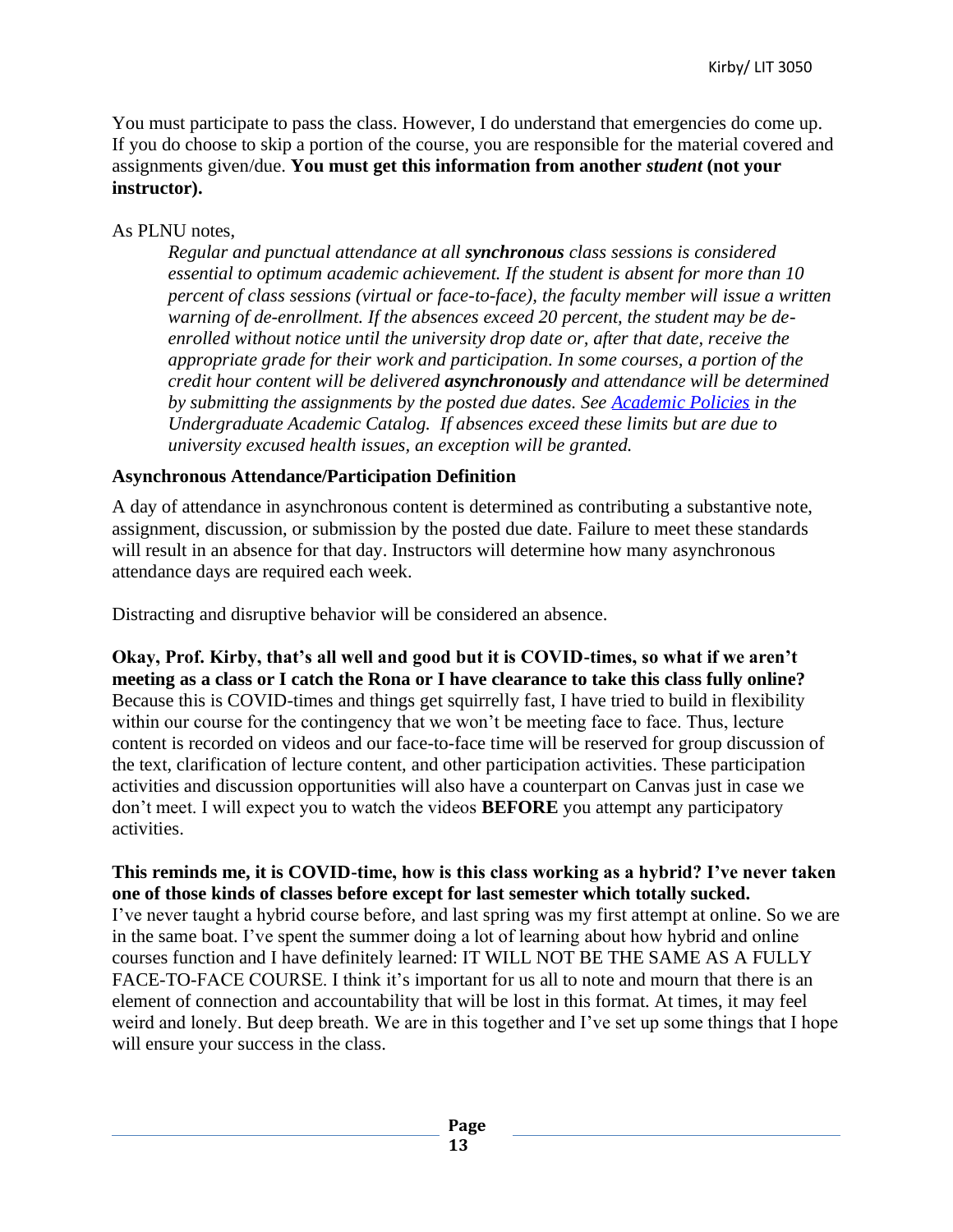- 1. **All online content will be asynchronous.** This will allow those of us who perhaps have to take this course online the breathing room to address whatever else is going on in their lives without showing up to a Zoom class twice a week. I will host weekly office hours as indicated at the top of the syllabus. These are optional. I am also available to meet with you by appointment.
- 2. **There will be a couple of notable exceptions.** We are meeting synchronously for the first day of class. Any other exceptions are noted in the course outline.
- 3. **The course is divided into weekly modules.** Each module will open at 10pm on the Sunday of its week and will close at 11:59pm on Saturday. This is to give you a few glorious hours where you have to take a bit of a break in that gap on Sunday.
- 4. **You will need to complete a NOTECARD in order to open the week's module.**
- 5. **There will always be open WK x | Assignments and Readings Modules.** The contract, presentation, FE reflection, and creative assignment will all be available for you to work on and submit as early as you want to but will be ultimately due on the day listed the syllabus. Also, if you want to read ahead, I will have all of those available.
- 6. **Quizzes are due Wednesdays by 11:59pm.**
- 7. **INSTAdiscussions are due Wednesdays by 11:59pm.** Comments are due by Saturdays 11:59pm.
- 8. **Participation activities that require comments after an initial post have two due dates: initial post by Wednesdays by 11:59pm; comments by Saturdays 11:59pm.**
- 9. **Bigger assignments (contracts, presentation, etc . . .) are due Saturdays 11:59pm.**

Though I've done a lot of learning this summer about hybrid courses, abstract learning is not the same as actually doing it. As the course continues, I expect us to have to tweak a few things once we get an idea of how this type of course is best organized. **Your feedback is important!** Please let me know how you are doing in this course and if this structure is working. We can do this together! Let's be flexible and kind to each other as we work through this semester.

Here are some ground rules we can all follow:

1. Be kind to each other. This is super stressful for all of us and a totally new situation. What we need first and foremost is compassion for all of our situations.

2. Be patient and flexible. We may attempt things that don't work out. One of us may come up with a better idea of how to make things work better. Engage. You'll get more out of the class the more you engage. Give me suggestions!

3. Communicate. If something seems off or unclear, please kindly (see point 1) bring it up. My goal is that you all succeed and finish this semester strong, setting you up for your future.

#### **It's noon on Monday, and I can't access WEEK X's module!! What do I do?**

Breathe. Did you submit the NOTECARD that I require you to do to open the module? If not, go complete the NOTECARD; the module should then be accessible to you.

If you did the NOTECARD and the module still isn't accessible, wait an hour and try again (sometimes Canvas is slow).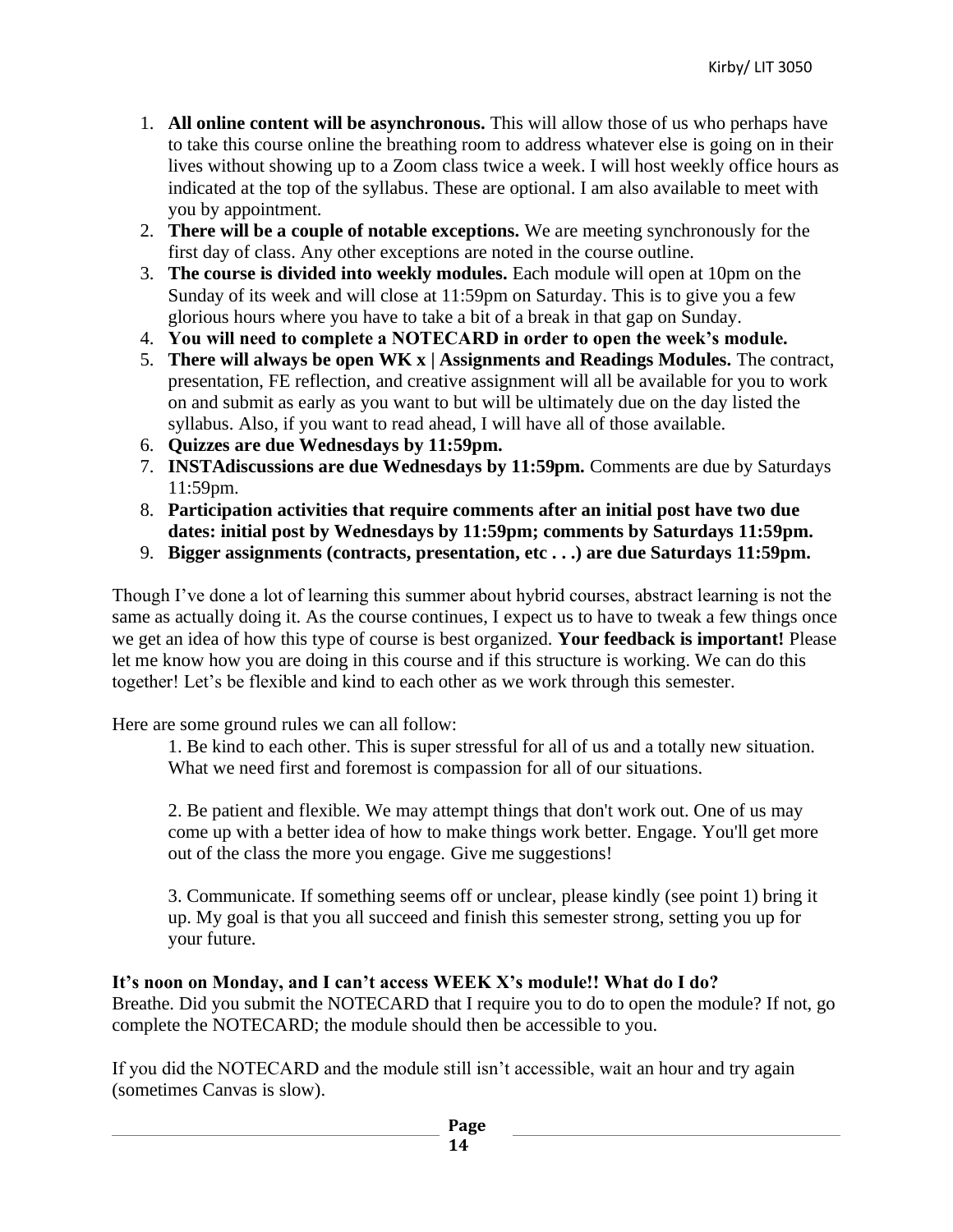If it still isn't open, please see the "Help & Technical Support" link on the Homepage and you can also send me an email.

# **What if I don't have good WIFI or a working computer?**

Please let me know. I can't help you if I don't know what your struggles are. While I won't be able to pay for your WIFI, I can direct you to places at PLNU that can help. Both the university and I are committed to your success. Specifically, if you don't have the necessary technology this fall (e.g. a laptop or access to reliable internet), please contact [student-tech-request@pointloma.edu.](mailto:student-tech-request@pointloma.edu)

# **FINAL EXAMINATION POLICY**

Successful completion of this class requires taking the final examination **at its scheduled time**. The final examination schedule is posted on the [Class Schedules](http://www.pointloma.edu/experience/academics/class-schedules) site. No requests for early examinations or alternative days will be approved.

# **PLNU ACADEMIC HONESTY POLICY**

# **What if I want to use other people's writing in my writing?**

As Solomon wisely noted, "There is nothing new under the sun." Thus, it is perfectly okay to reference other texts (written or visual) in your own writing. However, you must give credit to any ideas or sentences that are not originally yours or aren't common knowledge. To omit doing this action is an act of plagiarism. Writing is often collaborative, and writers share and borrow from each other all the time (just as I did from other PLNU faculty when I wrote this syllabus). There are ways to do this that are acceptable (such as taking suggestions from a professor or a peer), but there are also ways to use other people's ideas or words in a way that is considered plagiarism (such as passing off somebody else's work—even just a sentence—as your own). We will discuss this further in class.

Plagiarism of any kind will not be tolerated. Any word or idea that is not your own must be cited correctly. As explained in the University Catalog,

*Students should demonstrate academic honesty by doing original work and by giving appropriate credit to the ideas of others. Academic dishonesty is the act of presenting information, ideas, and/or concepts as one's own when in reality they are the results of another person's creativity and effort. A faculty member who believes a situation involving academic dishonesty has been detected may assign a failing grade for that assignment or examination, or, depending on the seriousness of the offense, for the course. Faculty should follow and students may appeal using the procedure in the university Catalog.*

See [Academic Policies](http://catalog.pointloma.edu/content.php?catoid=18&navoid=1278) for definitions of kinds of academic dishonesty and for further policy information.